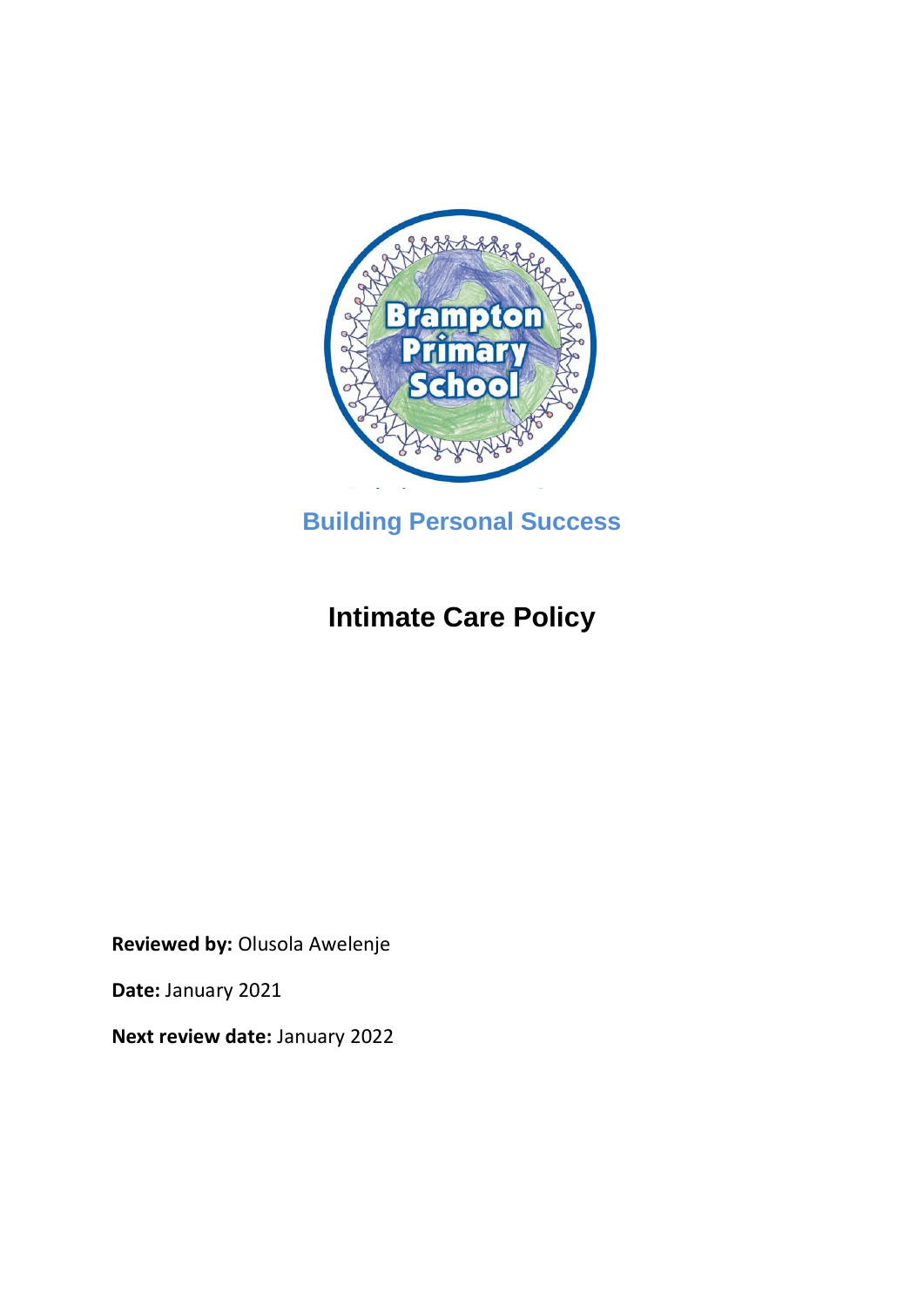## **Introduction**

Brampton Primary School, is committed to ensure that all staff responsible for the intimate care of children will undertake their duties in a professional manner at all times.

We recognise that there is a need to treat all children with respect when intimate care is given. No child should be attended to in a way that causes distress, embarrassment or pain.

## **Aims:**

- to safeguard the rights and promote the welfare of children
- to provide guidance and reassurance to staff whose role includes intimate care

 to assure parents that staff are knowledgeable about personal care and that their individual concerns are considered.

## **Definition**

Intimate care is any care which involves washing, touching or carrying out an invasive procedure (such as cleaning up after a child has soiled him/herself) to intimate personal areas. In most cases such care will involve procedures to do with personal hygiene and the cleaning of equipment associated with the process as part of a staff member's duty of care.

## **Our approach to the best practice**

The management of all children with intimate care needs will be carefully planned. The child who requires intimate care is treated with respect at all times; the child's welfare and dignity is of paramount importance.

Staff who provide this care are trained to do so (including Child Protection and Moving and Handling) and are fully aware of best practice. Suitable equipment and facilities will be provided to assist with children who need special arrangements following assessment from the school's risk assessors. Staff will be supported to adapt their practice in relation to the needs of the individual children taking into account developmental changes such as the onset of puberty and menstruations.

The child will be supported to achieve the highest level of self-help that is possible, given their age and abilities. Staff will encourage each child to do as much for him/herself as he/she can. This may mean, for example, giving the child responsibilities for cleaning after themselves. Each child's right to privacy will be respected. In Brampton Primary School, one child will be catered to by two adults unless there is a sound reason for having more adults present.

All members of staff will use sensitive and appropriate LANGUAGE to describe and explain person care arrangements. We will not, for example, talk about "toileting" or refer to the pupil in any careless or thoughtless manner. For example, we use the phrase "personal care" as a more sensitive use of language. We will not talk over